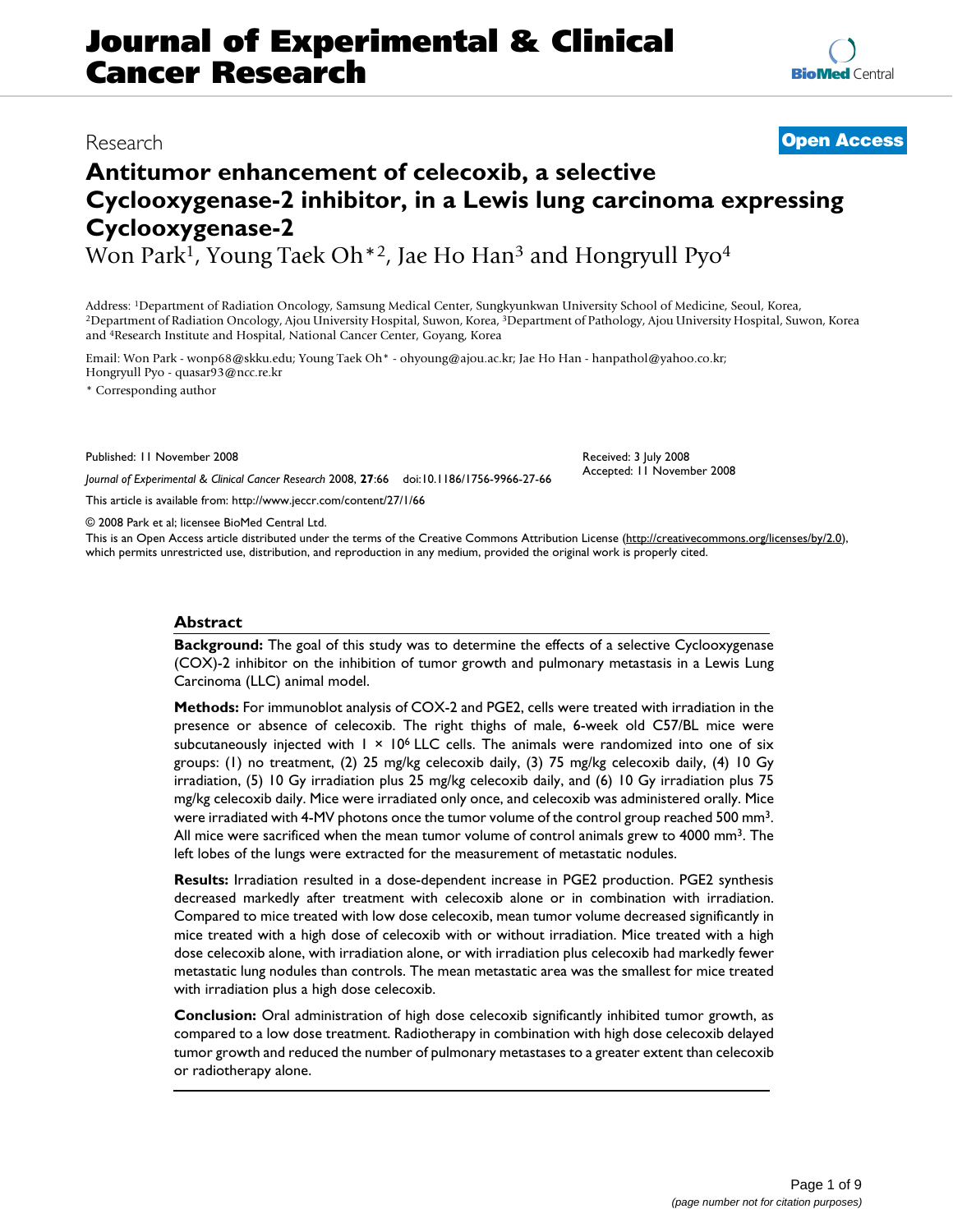# **Background**

Radiotherapy is a common treatment for localized cancers. The radiation dose is important for tumor control. However, the therapeutic efficacy of radiotherapy is often limited by normal tissue damage within or nearby the field of radiation. In clinical practice, the radiation dose is optimized according to the probability of tumor control compared to the risks of complications due to the effects on normal tissue [1,2]. Combining chemotherapeutic agents concurrently with radiotherapy has improved tumor control and survival. However, this combined approach also increases systemic and local toxicities during radiotherapy. Because of the increased toxicity, the overall treatment duration of radiotherapy, in addition to chemotherapy, is usually prolonged when compared to the treatment time of radiotherapy alone [3,4]. This increased duration may decrease its efficacy for tumor control within the radiation field.

To further improve tumor response and reduce normal tissue toxicity from radiotherapy or chemoradiotherapy, many novel approaches have investigated several agents in preclinical and clinical settings. These approaches include those that selectively interfere with certain molecular processes and signaling pathways that regulate proliferation, survival, and function of normal cells. Because these agents are preferentially associated with specific sites of the cancer cells, their targeting is predicted to improve the tumor response to radiotherapy or chemoradiotherapy without additional toxicity to normal tissue. Among these agents, inhibition of cyclooxygenase (COX)-2 has been investigated as a potentially useful agent for the treatment of cancer.

COX-2 is normally present in cells and tissues of the brain and kidneys, but is induced in pathological states such as inflammation and tumors. COX-2 promotes carcinogenesis, tumor proliferation, angiogenesis, prevention of apoptosis, and immunosuppression [5]. COX-2 overexpression has been associated with tumor behavior and prognosis in several cancers [6]. Selective inhibition of COX-2 activity in several animal models has been associated with the decrease of new blood vessel production in tumors, a decrease in new vessel formation and an increase in tumor cell apoptosis. The selective inhibition of COX-2 activity has been associated with enhanced radiation sensitivity of tumors without enhancing the effects of radiation on normal tissue [7-9].

In this study, we evaluated the effect of a selective COX-2 inhibitor as a radiation sensitizer in order to inhibit tumor growth and pulmonary metastasis in a Lewis Lung Carcinoma (LLC) animal model.

# **Methods**

#### *Animals and Tumor Cells*

Male, 6-week old C57/BL mice (Ajou animal laboratory, Suwon, Korea) were used for these experiments. The mice were acclimated for 1 week, and caged in groups of five or less in an air conditioned room. Mice were fed a diet of animal chow and water *ad libitum*. LLC cells were purchased from the American Type Tissue Collection. LCC cells were maintained in DMEM supplemented with 10% fetal bovine serum and penicillin-streptomycin. Cells were grown in monolayers in 100 mm dishes, and were maintained in a humidified 5% CO2 incubator at 37°C.

### *Celecoxib*

Stock solutions of celecoxib were made by dissolving the compound in DMSO, then were stored at -20°C. Concentrated drug stocks were diluted in DMEM before administration to cells or mice.

# *Immunoblot Analysis of COX-2*

Cells were pretreated with 10 or 30 μM celecoxib for 1 h at 37°C. After treatment, the cells were irradiated at a dose of 5 Gy or 10 Gy. At 24 or 48 h post treatment, the cells were washed twice with PBS and lysed in buffer (Upstate). Supernatant protein concentrations were determined by Bradford assay using bovine serum albumin (BSA, Sigma Chemical Co.) as a standard. Aliquots of total protein (40 μg) was denatured and fractionated by SDS-polyacrylamide gel electrophoresis (4–12% gels). The separated proteins were transferred to a 0.22 μm nitrocellulose membrane. The nonspecific binding sites were blocked for 1 h in 5% non-fat dry milk and in Tris-buffered saline (TBS). The membranes were incubated with monoclonal anti-COX-2 (610204, BD biosciences) and anti-α tubulin (Oncogene) for approximately 1 h at room temperature. The membranes were washed in buffer containing TBS plus 0.05% Tween-20 and incubated in the appropriate secondary antibody (P0447, Dakocytonation). Signals were detected using enhanced chemiluminescence (Pierce).

### *Determination of PGE2 Synthesis*

 $1 \times 10^6$  cells were either untreated, or treated with 30 μM celecoxib for 1 hr and then with 0, 5, or 10 Gy irradiation. After each treatment, supernatant PGE2 levels were assayed in triplicate. Determination of PGE2 levels by enzyme immunoassay was accomplished using a PGE2 monoclonal enzyme immunoassay kit (Cayman Chemical). Quantification was performed according to the manufacturer's instructions.

# *In vivo Tumor Growth and Quantitation of Lung Metastases*

A suspension of  $1 \times 10^6$  LLC cells in 0.1 ml of growth medium was injected subcutaneously into the shaved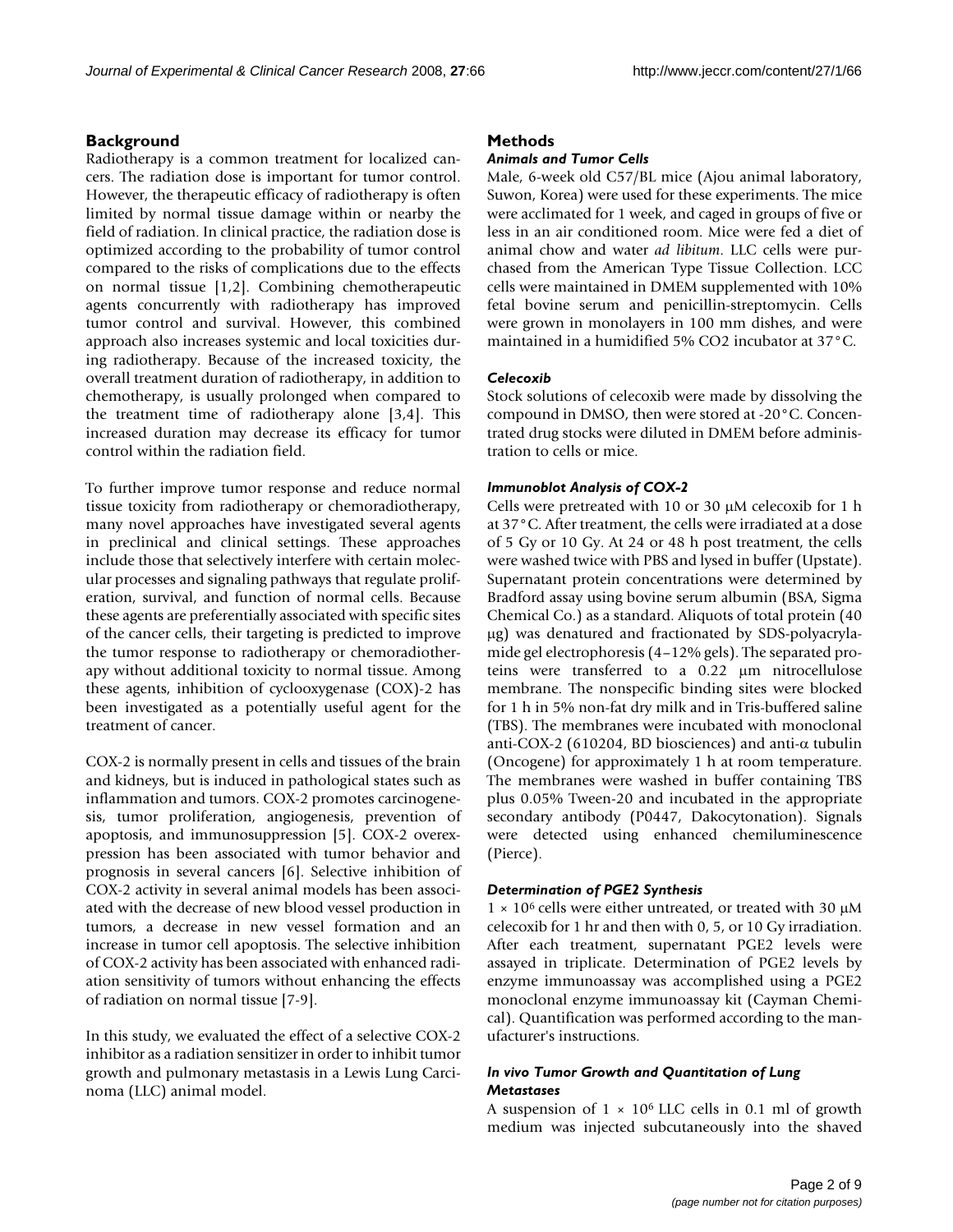right thighs of mice. The study groups  $(n = 12 \text{ per group})$ consisted of an untreated control (group 1), 25 mg/kg celecoxib daily (group 2), 75 mg/kg celecoxib daily (group 3), 10 Gy irradiation (group 3), 10 Gy irradiation plus 25 mg/kg celecoxib daily (group 5), and 75 mg/kg 10 Gy irradiation plus celecoxib daily (group 6).

Celecoxib was administered by lavage (0.1 mL) every afternoon from one day before the cell injection until the day of euthanasia or death. For tumor irradiation, mice were put under general anesthesia and restrained using adhesive tape and customized devices constructed from a 50 ml syringe. Once the tumors in the control group reached a mean volume of 500 mm3, the tumors in the right thighs were irradiated with 10 Gy using a 4 MV x-ray for one fraction. Following injection of the tumor cells, the primary tumors were measured three times a week at two perpendicular diameters using a Vernier caliper, and tumor volumes were evaluated based on the formula, volume =  $0.5 \times a \times b^2$  where a = length and b = width.

All mice were euthanized when the mean tumor volume in the control group reached 4000 mm3. The left lobes of the lungs were extracted, fixed in 10% formalin, and processed for the quantitation of metastatic nodules. The number of metastatic nodules was measured in the maximum sagittal plane from 5 μm paraffin-embedded lung tissue sections. The dimension of the outlined metastatic nodule was automatically calculated using commercial software (*i* solution DT, Seoul, Korea).

# *Statistical Analysis*

The primary tumor volumes were expressed as the mean and standard deviation. Comparison of the area of the lung nodules and tumor volumes among the experimental groups was determined by the Wilcoxon rank-sum test. The correlation between tumor volume and area of the metastatic lung nodules was evaluated by regression analysis. *P-*values less than 0.05 were considered statistically significant. All statistical analyses were performed with the SAS® System (SAS 14.0, SAS Institute Inc., Cary, NC., USA).

# **Results**

# *In vitro, Effect of the Selective COX-2 Inhibitor on LLC Cells*

LLC cell COX-2 protein expression was confirmed by western blot analysis, which showed constitutive COX-2 expression (Figure 1). Differences in the amount of COX-2 protein expression were not observed after irradiation alone. However, COX-2 expression increased with celecoxib treatment alone and with irradiation plus celecoxib. Irradiation was associated with a dose-dependent increase in PGE2 production, as measured by enzyme immunoassay (Figure 2). PGE2 synthesis decreased markedly after treatment with celecoxib alone or with celecoxib in combination with irradiation. Radiation treatment plus celecoxib did not increase PGE2 production when compared to celecoxib alone, regardless of the radiation dose.

# *In vivo Tumor Growth*

When the mean volume of the tumors in the control group reached 539.6 mm3 (487~589 mm3), 11 days after LLC cell injection, the animals in irradiation alone or celocoxib plus irraditation were irradiated. At 20 days after injections, a protruding tumor and areas of denuded surface were found at the injection sites, especially in control mice. The mean tumor volume in the control group increased to 3802.2 mm3 (3466~4332 mm3), and all mice were euthanized as planned. At that time, the mean tumor volumes of groups 2, 3, 4, 5, and 6 were 3814.4 mm3  $(2225\sim5421 \text{ mm}^3)$ , 2757.6 mm<sup>3</sup> (1995~3395 mm<sup>3</sup>), 1942.1 mm3 (1766~2275 mm3), 1874.3 mm3  $(1341\sim2437 \text{ mm}^3)$ , and 1319.3 mm<sup>3</sup> (989 $\sim$ 1815 mm<sup>3</sup>), respectively (Figure 3).

Compared to the control group, the mean tumor volume decreased significantly in all treatment groups, except for those treated with 25 mg/kg celecoxib daily (Table 1). The effect of celecoxib on the delay of tumor growth was dosedependent. Compared to the mice treated daily with 25 mg/kg celecoxib, the mean tumor volumes decreased significantly in the mice treated daily with 75 mg/kg celecoxib, with or without irradiation ( $p = 0.0135$ ,  $p =$ 0.0144). The delay in tumor growth was evident in the irradiated groups, regardless of the celecoxib dose.

# *In vivo Lung Metastasis*

The prevalence of detected lung metastases from groups 1 to 6 were 100%, 100%, 75.0%, 50.0%, 87.5%, and 25%, respectively. The mean area of the metastatic lung nodules did not differ between mice treated with low dose celecoxib (25 mg/kg) only and the control group (Table 2). However, the area of metastatic lung nodules decreased significantly in mice treated with high dose celecoxib (75 mg/kg) alone or with irradiation with or without celecoxib. Among the mice treated with irradiation, the mean metastatic area was smaller than in the control group. The mean metastatic area was the smallest in mice treated with irradiation and 75 mg/kg celecoxib daily (group 6); however, the difference was only marginally significant ( $p = 0.0675$ ). The area of metastatic lung nodules significantly correlated with tumor volume, regardless of treatment (Figure 4).

# **Discussion**

COX-2 expression has been reported in a variety of human cancers such as breast, lung, colon, cervix, liver, and prostate. Among tumors types, the intensity or distribution of COX-2 varies. However, COX-2 overexpression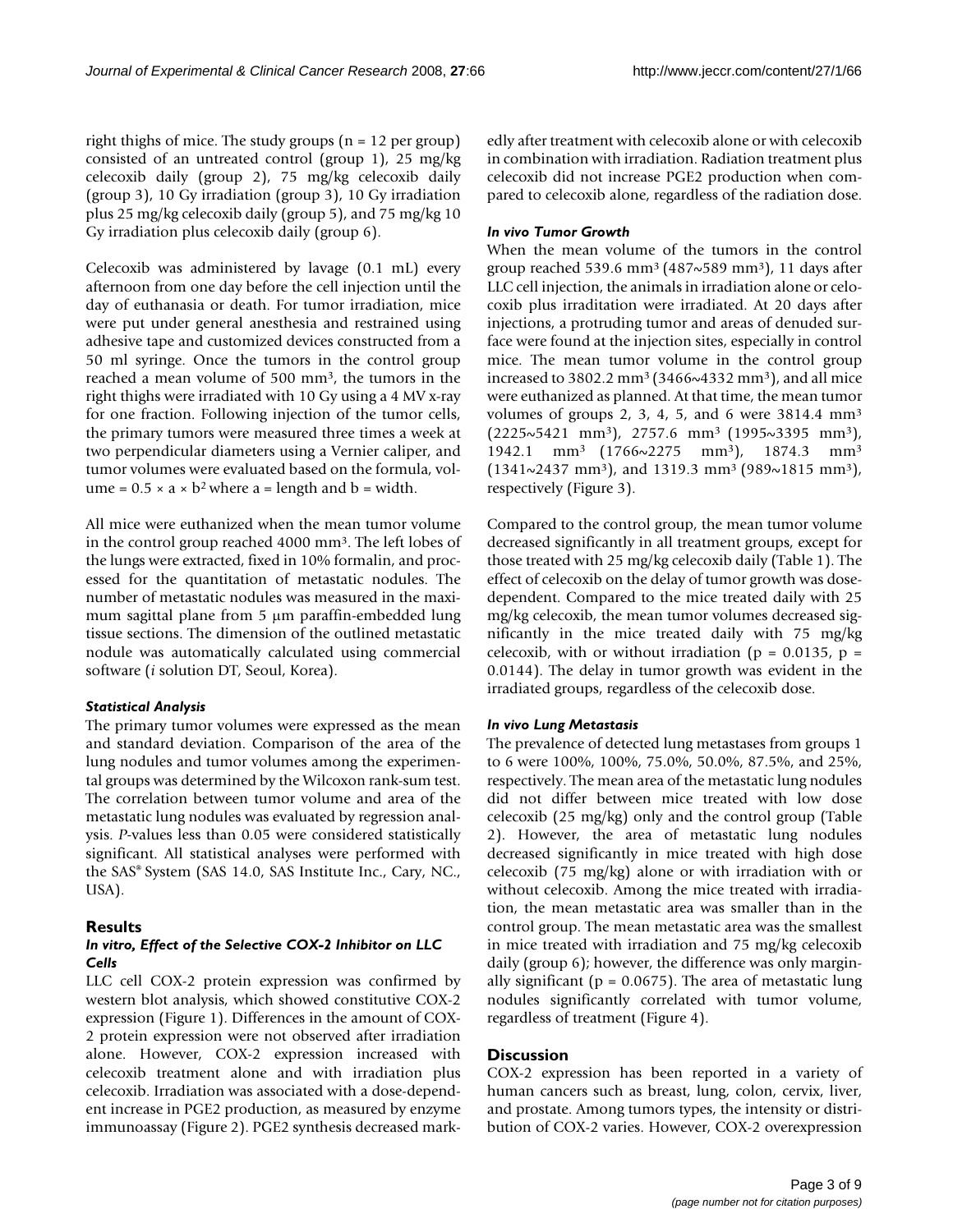

#### Figure 1 **Celecoxib effects on COX-2 protein expression.** Western blot analysis showed constitutive expression of COX-2 protein in vehicle treatment as a control.

has been associated with tumor differentiation, tumor size, stage, and metastasis. In several cancers, patients with COX-2 overexpression have a poor prognosis [10-14]. Denkert et al. immunohistochemically evaluated COX-2 expression from breast cancer specimens. They reported more lymph node metastasis, larger tumors, poor differentiation, increased vascular invasion, and negative estrogen receptor status in patients with elevated COX-2 expression. COX-2 overexpression was reported to be of borderline significance for disease-free survival (relative risk 1.90). Sheehan et al. showed that high COX-2 expression correlates with advanced stage disease and larger tumors in patients with colorectal cancer.

COX-2 associates with tumor growth, infiltration, and metastasis in preclinical experiments. Tsujii et al. studied the phenotypic and biochemical changes associated with COX-2 expression. Rat intestinal epithelial cells were infected with a COX-2 expression vector oriented in the sense (RIE-S) or anti-sense (RIE-AS) direction. RIE-S cells demonstrated increased adhesion to extracellular matrix proteins and inhibition of apoptosis, compared with RIE-AS cells. After human colon cancer cells (Caco-2) were transfected with a COX-2 expression vector, Caco-2 cells acquired increased invasiveness compared with parental

cells [15,16]. Liu et al. showed that transgenic mice overexpressing COX-2 in the mammary gland, expressed COX-2 during pregnancy and lactation. Multiparous transgenic mice, but not virgin mice, exhibited a high incidence of focal mammary gland hyperplasia, dysplasia, and transformation into metastatic tumors [17].

Nonsteroidal anti-inflammatory drugs (NSAID) are widely used for relief of inflammatory pain worldwide. Several population-based reports have demonstrated a 40% decrease in the death rate in persons with digestive tract cancers who regularly used aspirin, compared to those who did not. Clinical trials with NSAID in patients with Familial Adenomatous Polyposis clearly demonstrated that NSAID treatment shrunk pre-existing adenomas [18-20]. In addition, indomethacin offered palliative support to patients with advanced solid tumors, and prolonged their mean survival compared to placebo-treated patients [21]. The mechanism of NSAID action was unknown until in 1971, when Vane proposed that NSAIDs primarily suppress inflammation by inhibiting COX and by limiting the production of PG [22]. NSAIDs non-selectively inhibit the activities of both COX-1 and COX-2. COX-1 inhibition causes the adverse effects of NSAIDs on the gastrointestinal tract [23,24]. In a rand-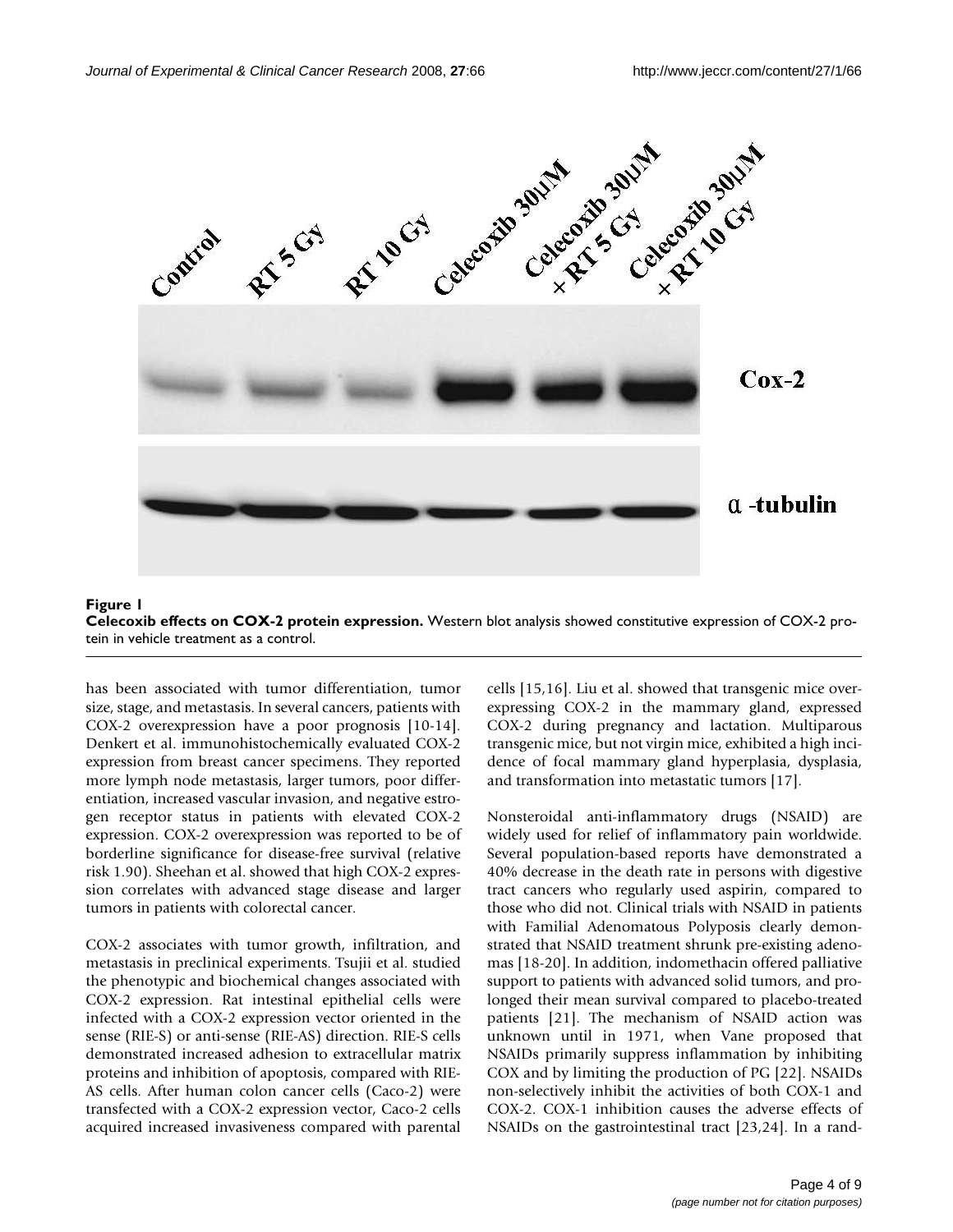

**Celecoxib effects on PGE2 production.** PGE2 production (normalized to 106 cells) by ELISA in Lewis Lung Carcinoma cells after irradiation with single doses of 5 and 10 Gy alone and in combination with 30  $\mu$ M.

omized, placebo-controlled endoscopic evaluation, Scheiman et al. reported that the short-term use of nonselective COX inhibitors associated with a significantly greater ulceration rate, compared with a placebo [25].

The development of selective COX-2 inhibitors, with decreased potential for gastrointestinal toxicity, has stimulated additional investigations. Numerous studies on the antineoplastic effects of selective COX-2 inhibitors have been performed. Williams et al. proposed that celecoxib reduced the viability of cell lines, including LLC cells, from the induction of apoptosis and the growth of tumors *in vivo*, and had no effect on apoptosis or the epithelium of the normal gut [26]. Leahy et al. reported that a reduction in proliferation and an increase in apoptosis were observed in colorectal tumor cells in response to celecoxib [27]. Connolly et al. proposed that *in vitro* COX inhibitors decreased vascular endothelial growth factor production and increased apoptosis of tumor cells, as well as a reduced primary tumor weight, the number of lung metastases, and microvessel density in primary tumors in mice [28]. Kobayashi et al. showed that selective COX-2 inhibition in colon cancer cell lines reduced the diameter of the tumor vessels as well as the number and size of the metastatic nodules in the lung. In addition, dose-dependent selective COX-2 inhibition reduced the size of metastatic tumors [9].

In our study, we used western blot analysis to confirm that a COX-2 inhibition increased COX-2 expression. The effect of celecoxib on the delay of tumor growth was dosedependent, regardless of irradiation. High dose celecoxib (75 mg/kg celecoxib daily) significantly reduced the tumor volume, compared to control and low dose celecoxib groups. The rate of lung metastasis was decreased by about 25% in the high dose celecoxib group, compared to the control group. In addition, the area of metastatic lung nodules decreased significantly in the high dose celecoxib group.

With irradiation, COX-2 expression increased in tumors and associated with increased PGE2 levels. Steinauer et al. observed a dose-dependent increase in COX-2, following irradiation. PGE2 levels in irradiated cells were higher than in controls, and decreased when combined with a COX-2 inhibitor [29]. The mechanisms underlying the radiation-enhancing effects of COX-2 inhibitors include (1) an accumulation of cells in the G2/M phases of the cell cycle which are considered to be sensitive to irradiation; (2) a reduction of PG-induced immunosuppressive activity caused by antitumor immunologic responses capable of potentiating tumor responses to radiation; and (3)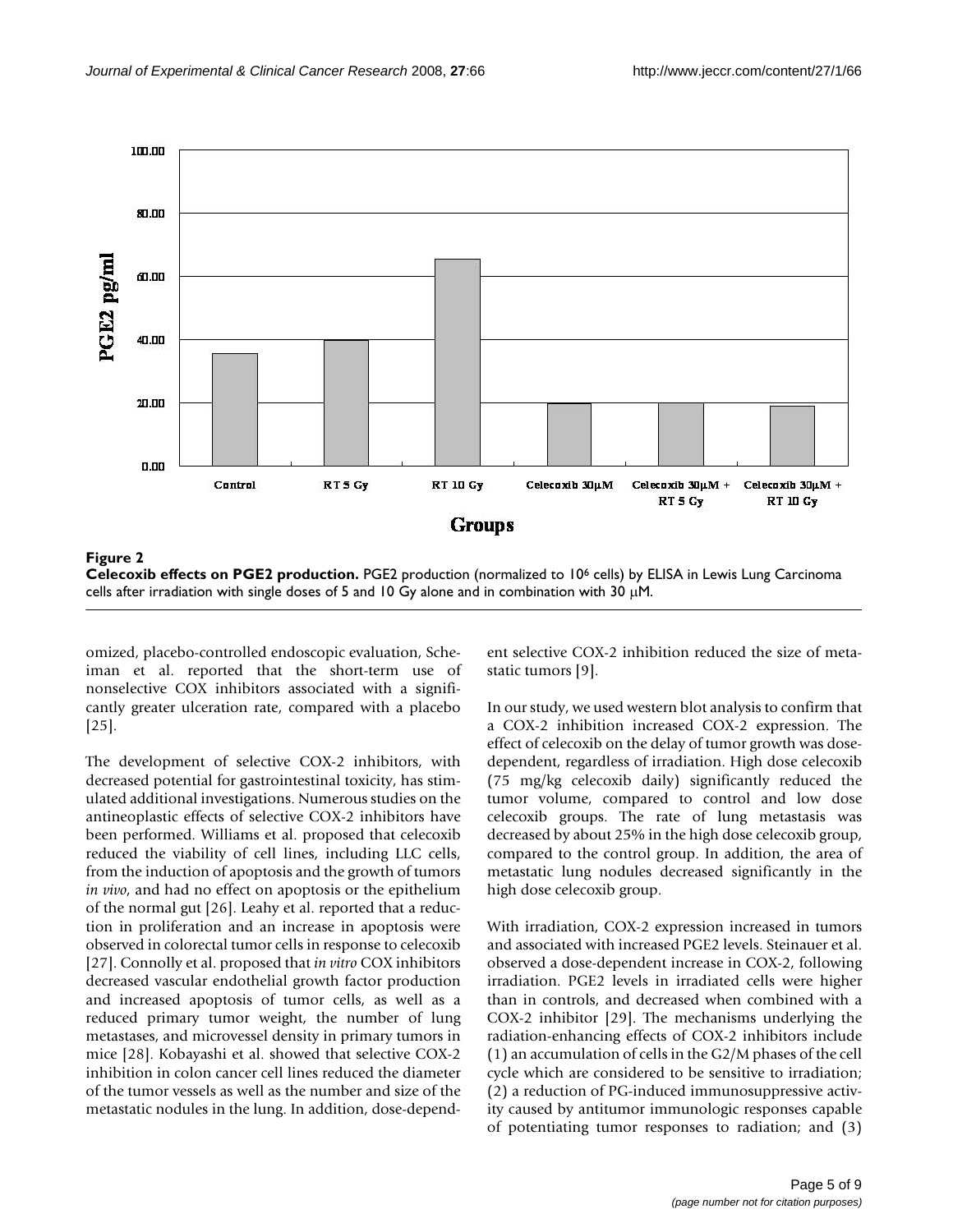

### Figure 3

**Celecoxib effects the in vivo tumor growth of Lewis lung carcinoma cells.** Dose dependent delay of tumor growth with celecoxib in mice regardless of irradiation.

direct effects on tumor neovascularization [7,30,31]. Shin et al. reported that celecoxib's radiation-enhancing effect was observed in COX-2 expressing cells but was not observed in COX-2 non-expressing cells. The radiationenhancing effects disappeared in cells treated with COX-2-specific siRNA [32]. LLC cells express COX-2 [26]. In this study, we confirmed COX-2 expression by western blotting. Unlike Steinauer et al., irradiation, regardless of

**Table 1: Wilcoxon rank-sum test for mean tumor volume at 20 days after tumor cell injection in control and treatment groups (pvalue).**

| Groups                      | Control        |          | Celecoxib 25 mg/kg Celecoxib 75 mg/kg | <b>RT</b>                | RT + Celecoxib 25 mg/<br>kg | RT + Celecoxib 75 mg/<br>kg |
|-----------------------------|----------------|----------|---------------------------------------|--------------------------|-----------------------------|-----------------------------|
| Control                     | $\blacksquare$ | 0.9761   | 0.0004                                | < 0.0001                 | < 0.0001                    | < 0.0001                    |
| Celecoxib 25 mg/kg          | 0.9761         | ٠        | 0.0135                                | < 0.0001                 | 0.0002                      | < 0.0001                    |
| Celecoxib 75 mg/kg          | 0.0004         | 0.0135   | ٠                                     | 0.0004                   | 0.0023                      | < 0.0001                    |
| RT                          | < 0.0001       | < 0.0001 | 0.0004                                | $\overline{\phantom{a}}$ | 0.7238                      | 0.0001                      |
| RT + Celecoxib 25 mg/<br>kg | < 0.0001       | 0.0002   | 0.0023                                | 0.7238                   | $\overline{\phantom{0}}$    | 0.0144                      |
| RT + Celecoxib 75 mg/<br>kg | < 0.0001       | < 0.0001 | < 0.0001                              | 0.0001                   | 0.0144                      | $\overline{\phantom{a}}$    |

RT: radiation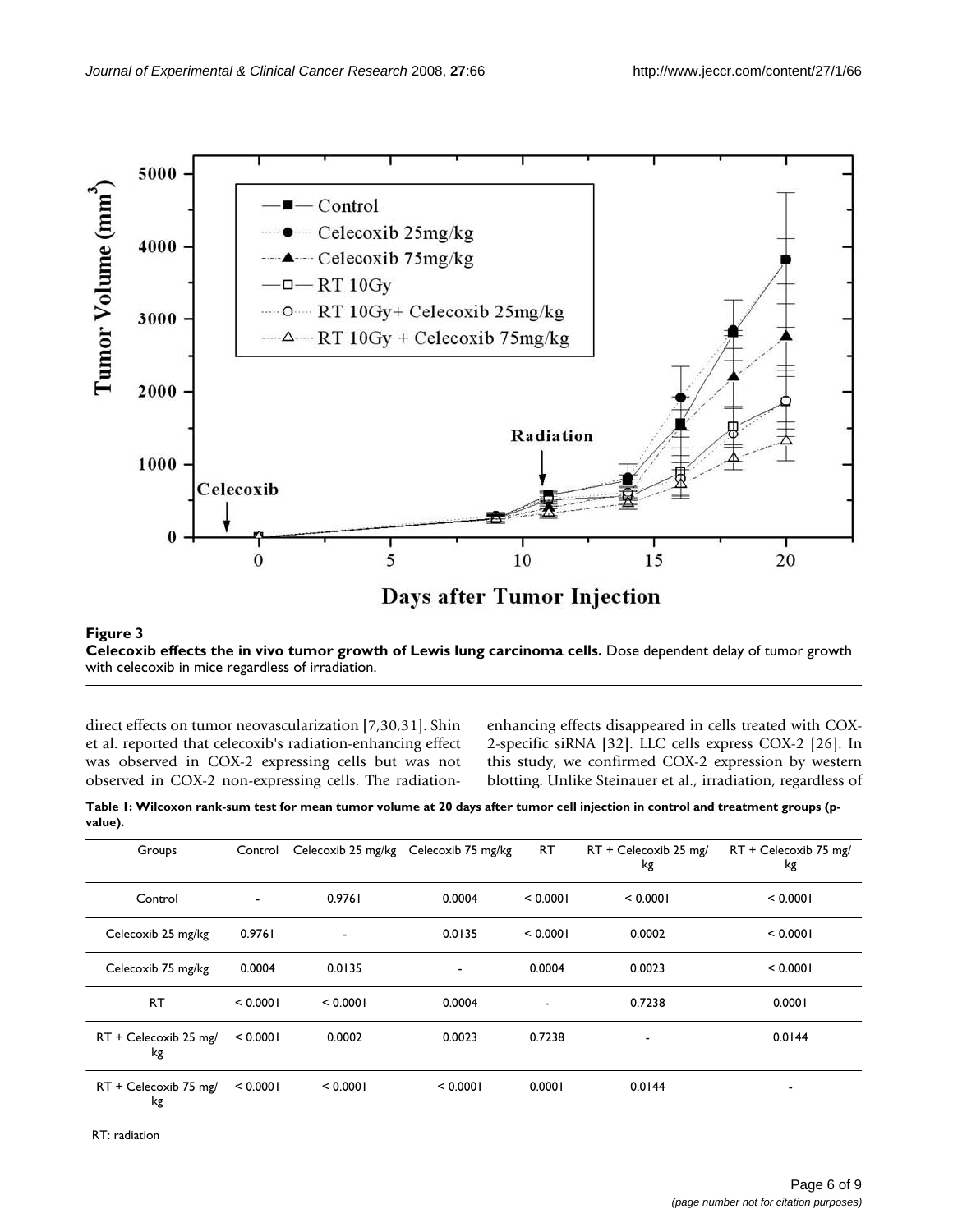

**Regression analysis showed a significant correlation between the area of metastatic lung nodules and tumor volume regardless of treatment.**

the dosage, did not increase COX-2 expression. However, PGE2 levels increased with irradiation in a dose-dependent manner. Tumor growth was delayed as a result of irradiation, especially in mice treated by irradiation and high dose celecoxib, where tumor growth was markedly delayed. The area of metastatic lung nodules was significantly smaller in mice treated by irradiation, regardless of celecoxib dose, than in the control group. Lung metastases were detected in only 25% of the mice treated by irradiation plus high dose celecoxib, as compared to 100% of the control mice.

The surgical removal of a primary tumor or radiation in order to eradicate a primary tumor can result in rapid growth and metastasis [33,34]. Camphausen et al. reported that a single or hypofractionated irradiation protocol for the eradication of primary LLC cells increased the number of surface lung metastases in irradiated animals, as compared to controls. However, in our study, the number of lung metastases decreased from 100% in control mice to 50% in mice treated with irradiation alone. The differences between these two studies may be due to the doses used, i.e., whether it was a curative dose or not. We did not irradiate the primary tumor for eradication because we were studying the effects of a selective COX-2 inhibitor as a radiation sensitizer for the inhibition of tumor growth and pulmonary metastasis.

In conclusion, a high dose oral treatment of celecoxib significantly inhibited tumor growth, compared to a low dose treatment. In mice treated with radiotherapy and a high dose celecoxib, delay of tumor growth and reduction of pulmonary metastases were more prominent than in the mice treated with celecoxib or radiotherapy alone.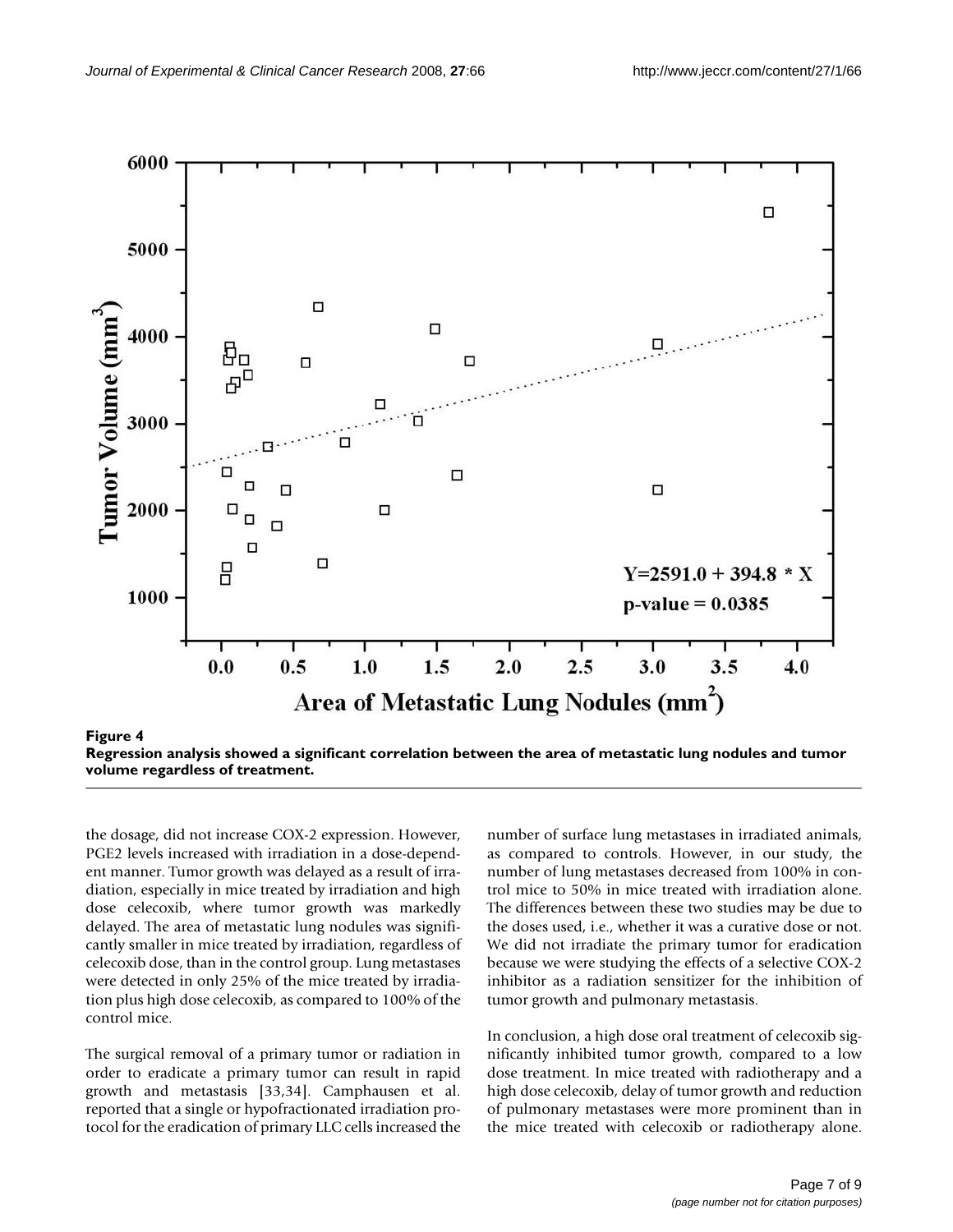**Table 2: Analysis of metastatic lung nodules according to control and treatment groups.**

| Groups                  | Areas of metastatic nodule (mean, mm <sup>2</sup> ) | p-value                  |
|-------------------------|-----------------------------------------------------|--------------------------|
| Control                 | $0.61 - 4.04(1.09)$                                 | $\overline{\phantom{a}}$ |
| Celecoxib 25 mg/kg      | $0.05 - 3.81$ (1.48)                                | 0.3607                   |
| Celecoxib 75 mg/kg      | $0.07 - 1.37(0.81)$                                 | 0.0295                   |
| <b>RT</b>               | $0.20 - 0.45(0.31)$                                 | 0.0181                   |
| RT + Celecoxib 25 mg/kg | $0.04 - 1.64(0.50)$                                 | 0.0238                   |
| RT + Celecoxib 75 mg/kg | $0.03 - 0.22$ (0.13)                                | 0.0675                   |

#### RT: radiation

However, further studies are needed to evaluate the effect of selective COX-2 inhibitors combined with conventional fractionation or hypofractionation radiotherapy on various cancer cell lines with regard to the delay of tumor growth and inhibition of metastasis.

#### **Competing interests**

The authors declare that they have no competing interests.

#### **Authors' contributions**

H.P. participated in the design of the study. J.H.H. carried out pathological analysis in the animal experiment. Y.T.O. participated in its design and coordination and helped to draft the manuscript. W.P. designed the study, performed the experiments and wrote the manuscript.

#### **Acknowledgements**

This work was supported by a grant from "Department of medical sciences, the graduate school, Ajou University" in 2003.

#### **References**

- 1. Emami B, Lyman J, Brown A, Coia L, Goitein M, Munzenrider JE, Shank B, Solin LJ, Wesson M: **[Tolerance of normal tissue to therapeu](http://www.ncbi.nlm.nih.gov/entrez/query.fcgi?cmd=Retrieve&db=PubMed&dopt=Abstract&list_uids=2032882)[tic irradiation.](http://www.ncbi.nlm.nih.gov/entrez/query.fcgi?cmd=Retrieve&db=PubMed&dopt=Abstract&list_uids=2032882)** *Int J Radiat Oncol Biol Phys* 1991, **21:**109-122.
- 2. Marks LB: **[The impact of organ structure on radiation](http://www.ncbi.nlm.nih.gov/entrez/query.fcgi?cmd=Retrieve&db=PubMed&dopt=Abstract&list_uids=8600102) [response.](http://www.ncbi.nlm.nih.gov/entrez/query.fcgi?cmd=Retrieve&db=PubMed&dopt=Abstract&list_uids=8600102)** *Int J Radiat Oncol Biol Phys* 1996, **34:**1165-1171.
- 3. Al-Sarraf M, LeBlanc M, Giri PG, Fu KK, Cooper J, Vuong T, Forastiere AA, Adams G, Sakr WA, Schuller DE, Ensley JF: **[Chemoradio](http://www.ncbi.nlm.nih.gov/entrez/query.fcgi?cmd=Retrieve&db=PubMed&dopt=Abstract&list_uids=9552031)[therapy versus radiotherapy in patients with advanced](http://www.ncbi.nlm.nih.gov/entrez/query.fcgi?cmd=Retrieve&db=PubMed&dopt=Abstract&list_uids=9552031) nasopharyngeal cancer: phase III randomized Intergroup [study 0099.](http://www.ncbi.nlm.nih.gov/entrez/query.fcgi?cmd=Retrieve&db=PubMed&dopt=Abstract&list_uids=9552031)** *J Clin Oncol* 1998, **16:**1310-1317.
- 4. Girinsky T, Rey A, Roche B, Haie C, Gerbaulet A, Randrianarivello H, Chassagne D: **[Overall treatment time in advanced cervical](http://www.ncbi.nlm.nih.gov/entrez/query.fcgi?cmd=Retrieve&db=PubMed&dopt=Abstract&list_uids=8262826) [carcinomas: a critical parameter in treatment outcome.](http://www.ncbi.nlm.nih.gov/entrez/query.fcgi?cmd=Retrieve&db=PubMed&dopt=Abstract&list_uids=8262826)** *Int J Radiat Oncol Biol Phys* 1993, **27:**1051-1056.
- 5. Koki AT, Masferrer JL: **[Celecoxib: a specific COX-2 inhibitor](http://www.ncbi.nlm.nih.gov/entrez/query.fcgi?cmd=Retrieve&db=PubMed&dopt=Abstract&list_uids=11965228) [with anticancer properties.](http://www.ncbi.nlm.nih.gov/entrez/query.fcgi?cmd=Retrieve&db=PubMed&dopt=Abstract&list_uids=11965228)** *Cancer Control* 2002, **9:**28-35.
- 6. Choy H, Milas L: **[Enhancing radiotherapy with cyclooxygenase-](http://www.ncbi.nlm.nih.gov/entrez/query.fcgi?cmd=Retrieve&db=PubMed&dopt=Abstract&list_uids=14519750)[2 enzyme inhibitors: a rational advance?](http://www.ncbi.nlm.nih.gov/entrez/query.fcgi?cmd=Retrieve&db=PubMed&dopt=Abstract&list_uids=14519750)** *J Natl Cancer Inst* 2003, **95:**1440-1452.
- 7. Milas L, Furuta Y, Hunter N, Nishiguchi I, Runkel S: **[Dependence of](http://www.ncbi.nlm.nih.gov/entrez/query.fcgi?cmd=Retrieve&db=PubMed&dopt=Abstract&list_uids=2369725) [indomethacin-induced potentiation of murine tumor radi](http://www.ncbi.nlm.nih.gov/entrez/query.fcgi?cmd=Retrieve&db=PubMed&dopt=Abstract&list_uids=2369725)[oresponse on tumor host immunocompetence.](http://www.ncbi.nlm.nih.gov/entrez/query.fcgi?cmd=Retrieve&db=PubMed&dopt=Abstract&list_uids=2369725)** *Cancer Res* 1990, **50:**4473-4477.
- 8. Williams CS, Mann M, DuBois RN: **[The role of cyclooxygenases](http://www.ncbi.nlm.nih.gov/entrez/query.fcgi?cmd=Retrieve&db=PubMed&dopt=Abstract&list_uids=10630643) [in inflammation, cancer, and development.](http://www.ncbi.nlm.nih.gov/entrez/query.fcgi?cmd=Retrieve&db=PubMed&dopt=Abstract&list_uids=10630643)** *Oncogene* 1999, **18:**7908-7916.
- 9. Kobayashi H, Gonda T, Uetake H, Higuchi T, Enomoto M, Sugihara K: **JTE-522, a selective COX-2 inhibitor, interferes with the [growth of lung metastases from colorectal cancer in rats due](http://www.ncbi.nlm.nih.gov/entrez/query.fcgi?cmd=Retrieve&db=PubMed&dopt=Abstract&list_uids=15386343) to inhibition of neovascularization: a vascular cast model [study.](http://www.ncbi.nlm.nih.gov/entrez/query.fcgi?cmd=Retrieve&db=PubMed&dopt=Abstract&list_uids=15386343)** *Int J Cancer* 2004, **112:**920-926.
- 10. Sheehan KM, Sheahan K, O'Donoghue DP, MacSweeney F, Conroy RM, Fitzgerald DJ, Murray FE: **[The relationship between cycloox](http://www.ncbi.nlm.nih.gov/entrez/query.fcgi?cmd=Retrieve&db=PubMed&dopt=Abstract&list_uids=10517428)[ygenase-2 expression and colorectal cancer.](http://www.ncbi.nlm.nih.gov/entrez/query.fcgi?cmd=Retrieve&db=PubMed&dopt=Abstract&list_uids=10517428)** *JAMA* 1999, **282:**1254-1257.
- 11. Graffney DK, Holden J, Davis M, Zempolich K, Murphy KJ, Dodson M: **[Elevated cyclooxygenase-2 expression correlates with](http://www.ncbi.nlm.nih.gov/entrez/query.fcgi?cmd=Retrieve&db=PubMed&dopt=Abstract&list_uids=11286825) [diminished survival in carcinoma of the cervix treated with](http://www.ncbi.nlm.nih.gov/entrez/query.fcgi?cmd=Retrieve&db=PubMed&dopt=Abstract&list_uids=11286825) [radiotherapy.](http://www.ncbi.nlm.nih.gov/entrez/query.fcgi?cmd=Retrieve&db=PubMed&dopt=Abstract&list_uids=11286825)** *Int J Radiat Oncol Biol Phys* 2001, **49:**1213-1217.
- 12. Buskens CJ, van Rees BP, Sivula A, Reitsma JB, Haglund C, Bosma PJ, Offerhaus GJ, van Lanschot JJ, Ristimaki A: **[Prognostic significance](http://www.ncbi.nlm.nih.gov/entrez/query.fcgi?cmd=Retrieve&db=PubMed&dopt=Abstract&list_uids=12055587) [of elevated cyclooxygenase 2 expression in patients with](http://www.ncbi.nlm.nih.gov/entrez/query.fcgi?cmd=Retrieve&db=PubMed&dopt=Abstract&list_uids=12055587)** [adenocarcinoma of the esophagus.](http://www.ncbi.nlm.nih.gov/entrez/query.fcgi?cmd=Retrieve&db=PubMed&dopt=Abstract&list_uids=12055587) **122:**1800-1807.
- 13. Kim YB, Kim GE, Cho NH, Pyo HR, Shim SJ, Chang SK, Park HC, Suh CO, Park TK, Kim BS: **[Overexpression of cyclooxygenase-2 is](http://www.ncbi.nlm.nih.gov/entrez/query.fcgi?cmd=Retrieve&db=PubMed&dopt=Abstract&list_uids=12209745) [associated with a poor prognosis in patients with squamous](http://www.ncbi.nlm.nih.gov/entrez/query.fcgi?cmd=Retrieve&db=PubMed&dopt=Abstract&list_uids=12209745) cell carcinoma of the uterine cervix treated with radiation [and concurrent chemotherapy.](http://www.ncbi.nlm.nih.gov/entrez/query.fcgi?cmd=Retrieve&db=PubMed&dopt=Abstract&list_uids=12209745)** *Cancer* 2002, **95:**531-539.
- 14. Denkert C, Winzer KJ, Muller BM, Weichert W, Pest S, Kobel M, Kristiansen G, Reles A, Siegert A, Guski H, Hauptmann S: **[Elevated](http://www.ncbi.nlm.nih.gov/entrez/query.fcgi?cmd=Retrieve&db=PubMed&dopt=Abstract&list_uids=12784332) [expression of cyclooxygenase-2 is a negative prognostic fac](http://www.ncbi.nlm.nih.gov/entrez/query.fcgi?cmd=Retrieve&db=PubMed&dopt=Abstract&list_uids=12784332)tor for disease free survival and overall survival in patients [with breast carcinoma.](http://www.ncbi.nlm.nih.gov/entrez/query.fcgi?cmd=Retrieve&db=PubMed&dopt=Abstract&list_uids=12784332)** *Cancer* 2003, **97:**2978-2987.
- 15. Tsujii M, DuBois RN: **[Alterations in cellular adhesion and apop](http://www.ncbi.nlm.nih.gov/entrez/query.fcgi?cmd=Retrieve&db=PubMed&dopt=Abstract&list_uids=8521479)[tosis in epithelial cells overexpressing prostaglandin](http://www.ncbi.nlm.nih.gov/entrez/query.fcgi?cmd=Retrieve&db=PubMed&dopt=Abstract&list_uids=8521479) [endoperoxide synthase 2.](http://www.ncbi.nlm.nih.gov/entrez/query.fcgi?cmd=Retrieve&db=PubMed&dopt=Abstract&list_uids=8521479)** *Cell* 1995, **83:**493-501.
- 16. Tsujii M, Kawano S, DuBois RN: **[Cyclooxygenase-2 expression in](http://www.ncbi.nlm.nih.gov/entrez/query.fcgi?cmd=Retrieve&db=PubMed&dopt=Abstract&list_uids=9096394) [human colon cancer cells increases metastatic potential.](http://www.ncbi.nlm.nih.gov/entrez/query.fcgi?cmd=Retrieve&db=PubMed&dopt=Abstract&list_uids=9096394)** *Proc Natl Acad Sci USA* 1997, **94:**3336-3340.
- 17. Liu CH, Chang SH, Narko K, Trifan OC, Wu MT, Smith E, Haudenschild C, Lane TF, Hla T: **[Overexpression of cyclooxygenase-2 is](http://www.ncbi.nlm.nih.gov/entrez/query.fcgi?cmd=Retrieve&db=PubMed&dopt=Abstract&list_uids=11278747) [sufficient to induce tumorigenesis in transgenic mice.](http://www.ncbi.nlm.nih.gov/entrez/query.fcgi?cmd=Retrieve&db=PubMed&dopt=Abstract&list_uids=11278747)** *J Biol Chem* 2001, **276:**18563-18569.
- 18. Waddell WR, Loughry RW: **[Sulindac for polyposis of the colon.](http://www.ncbi.nlm.nih.gov/entrez/query.fcgi?cmd=Retrieve&db=PubMed&dopt=Abstract&list_uids=6887943)** *J Surg Oncol* 1983, **24:**83-87.
- 19. Thun MJ, Namboodiri MM, Calle EE, Flanders WD, Heath CW Jr: **[Aspirin use and risk of fatal cancer.](http://www.ncbi.nlm.nih.gov/entrez/query.fcgi?cmd=Retrieve&db=PubMed&dopt=Abstract&list_uids=8443812)** *Cancer Res* 1993, **53:**1322-1327.
- 20. Fossilien E: **[Molecular pathology of cyclooxygenase-2 in neo](http://www.ncbi.nlm.nih.gov/entrez/query.fcgi?cmd=Retrieve&db=PubMed&dopt=Abstract&list_uids=10678579)[plasia.](http://www.ncbi.nlm.nih.gov/entrez/query.fcgi?cmd=Retrieve&db=PubMed&dopt=Abstract&list_uids=10678579)** *Ann Clin Lab Sci* 2000, **30:**3-21.
- 21. Lundholm K, Gelin J, Hyltander A, Lonnroth C, Sandstrom R, Svaninger G, Korner U, Gulich M, Karrefors I, Norli B: **[Anti-inflamma](http://www.ncbi.nlm.nih.gov/entrez/query.fcgi?cmd=Retrieve&db=PubMed&dopt=Abstract&list_uids=7923204)[tory treatment may prolong survival in undernourished](http://www.ncbi.nlm.nih.gov/entrez/query.fcgi?cmd=Retrieve&db=PubMed&dopt=Abstract&list_uids=7923204) [patients with metastatic solid tumors.](http://www.ncbi.nlm.nih.gov/entrez/query.fcgi?cmd=Retrieve&db=PubMed&dopt=Abstract&list_uids=7923204)** *Cancer Res* 1994, **54:**5602-5606.
- 22. Vane JR: **[Inhibition of prostaglandin synthesis as a mechanism](http://www.ncbi.nlm.nih.gov/entrez/query.fcgi?cmd=Retrieve&db=PubMed&dopt=Abstract&list_uids=5284360) [of action for aspirin-like drugs.](http://www.ncbi.nlm.nih.gov/entrez/query.fcgi?cmd=Retrieve&db=PubMed&dopt=Abstract&list_uids=5284360)** *Nat New Biol* 1971, **231:**232-235.